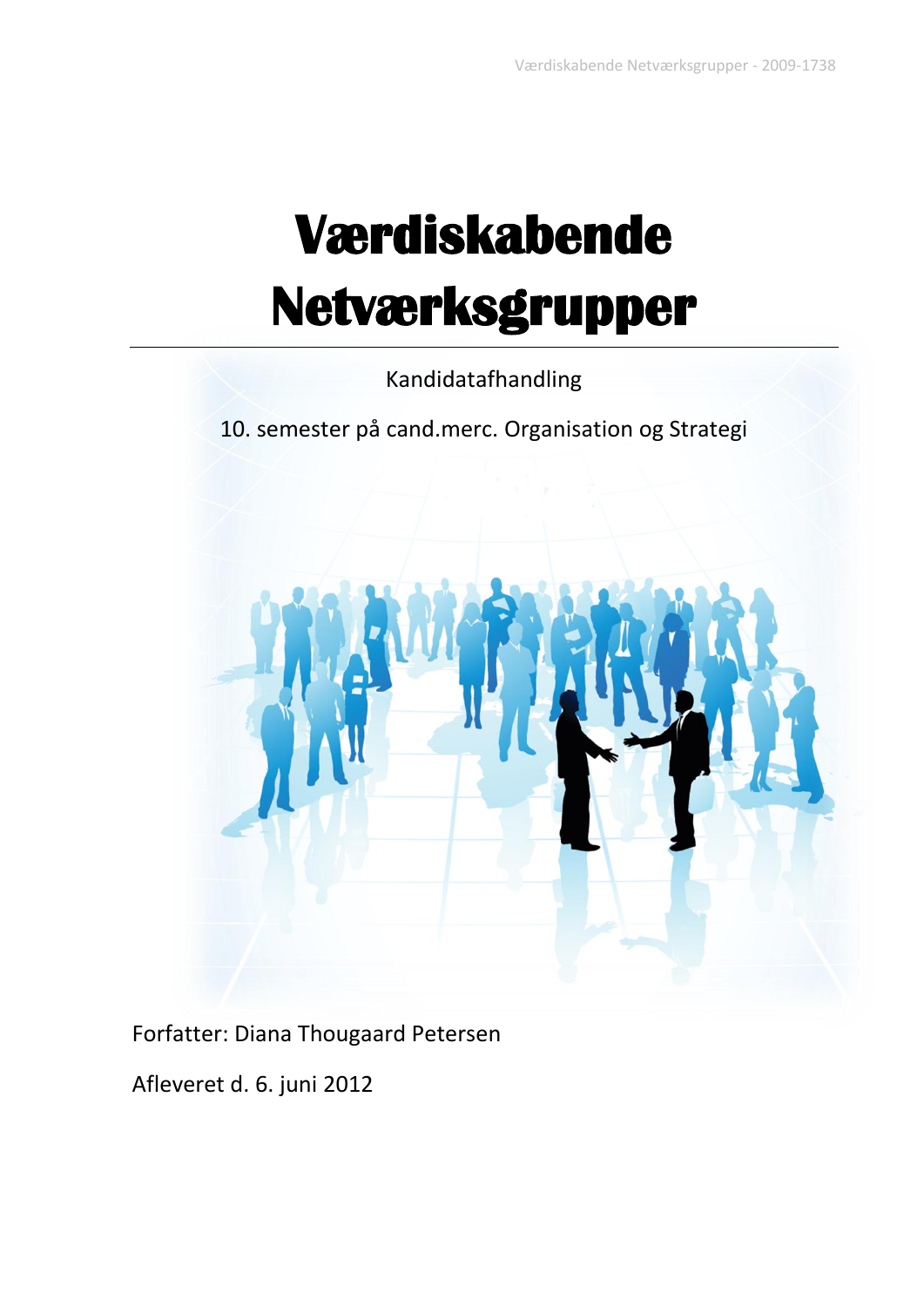## **Titelblad**

| Uddannelsessted | Aalborg Universitet - Institut for erhvervsstudier  |
|-----------------|-----------------------------------------------------|
| Studieretning   | Cand.merc. i Organisation og Strategi, 10. semester |
| Titel           | Værdiskabende Netværksgrupper                       |
| Vejleder        | Kirsten Kjellberg                                   |
| Anslag          | 136.356 anslag, svarende til ca. 57 normalsider     |

Jeg gør opmærksom spå, at specialet omfang, jævnfør eksamensbestemmelserne, ikke indeholder titelblad, forord, det engelske abstract, indholdsfortegnelse, litteraturliste og bilag.

Alle bilag findes elektronisk på vedlagt cd-rom.

#### **Forfatter:**

Diana Thougaard Petersen Sankt Mortens Gade 7, 1.sal 9000 Aalborg Mail: [diana.t.petersen@gmail.com](mailto:diana.t.petersen@gmail.com)

Diana Thougaard Petersen (2009-1738)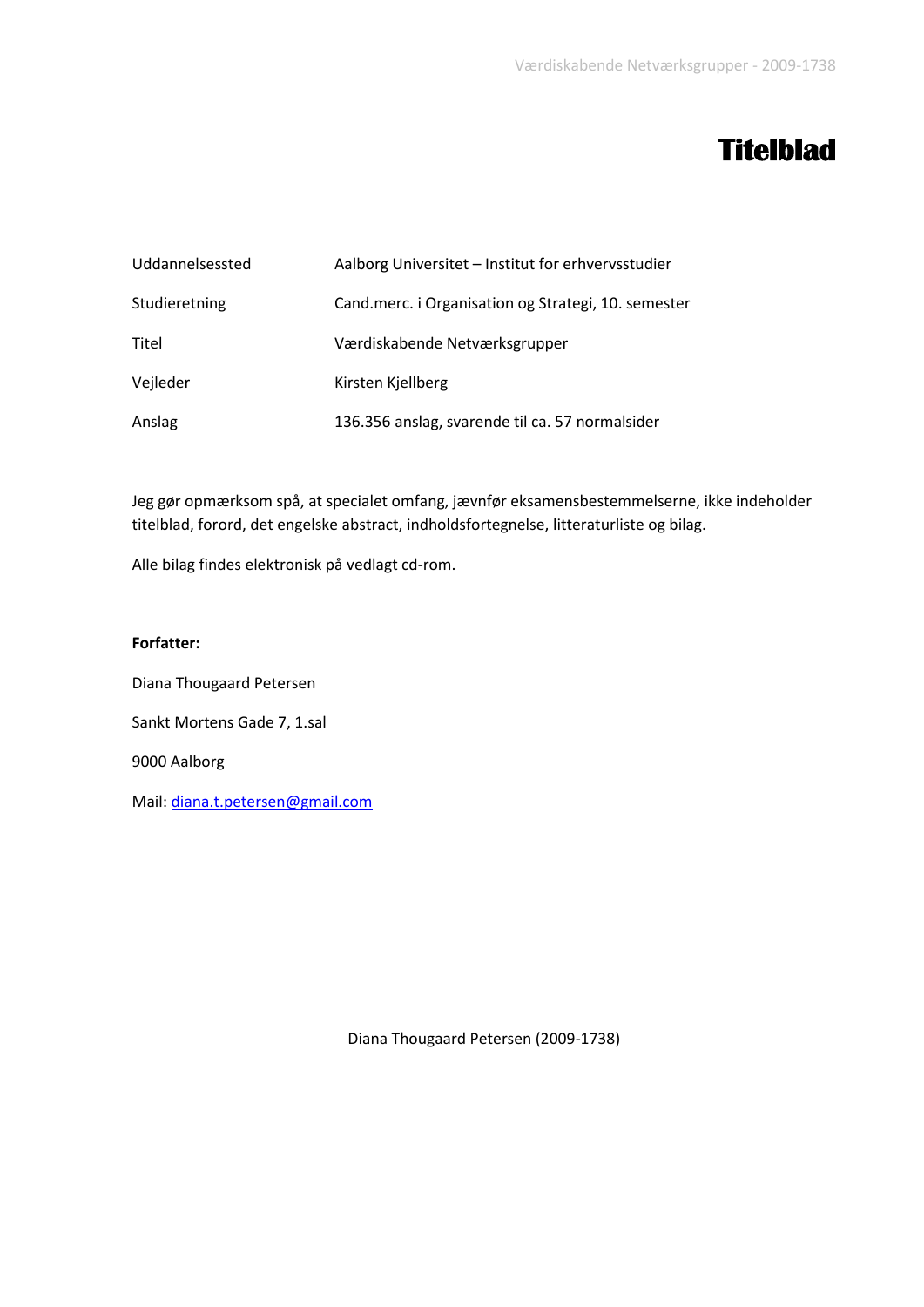## **Forord**

Følgende projekt belyser fænomenet netværksgrupper og den merværdi der kan skabes ud fra deltagelsen af sammen. Det er tilkommet med hjælp fra flere forskellige parter, og jeg vil derfor benytte forordet til at takke disse,

Til at starte med vil jeg takke min vejleder Kirsten Kjellberg for at have hjulpet mig med at finde fokus i projektet samt ydet bestand hvor det har været nødvendigt. Gennem undersøgelserne i projektet har jeg end videre samarbejdet med tre case-virksomheden, Lykketronic, Treco og WebHouse, som jeg har fået kontakt til gennem Værkshus Nordjylland. Jeg vil derfor gerne takke mine kontaktpersoner hos de respektive virksomheder, for at have afsat ressourcer til at medvirke i min empiriske undersøgelse.

Nedenstående illustration er lånt fra WebHouse.dk, og er medtaget for at skabe en indledende interesse for fænomenet netværk. Jeg synes budskabet er spænende og illustrerer meget godt den værdi jeg ønsker at undersøge i det videre projekt.

#### **Separations grad = (ln N) / (ln K)**



Forvirret? Så prøv at beregne det ud fra formlen:

separations grad =  $(ln N) / (ln K)$ 

hvor N er befolkningsantallet og K er antallet af kontakter per person.

God fornøjelse!